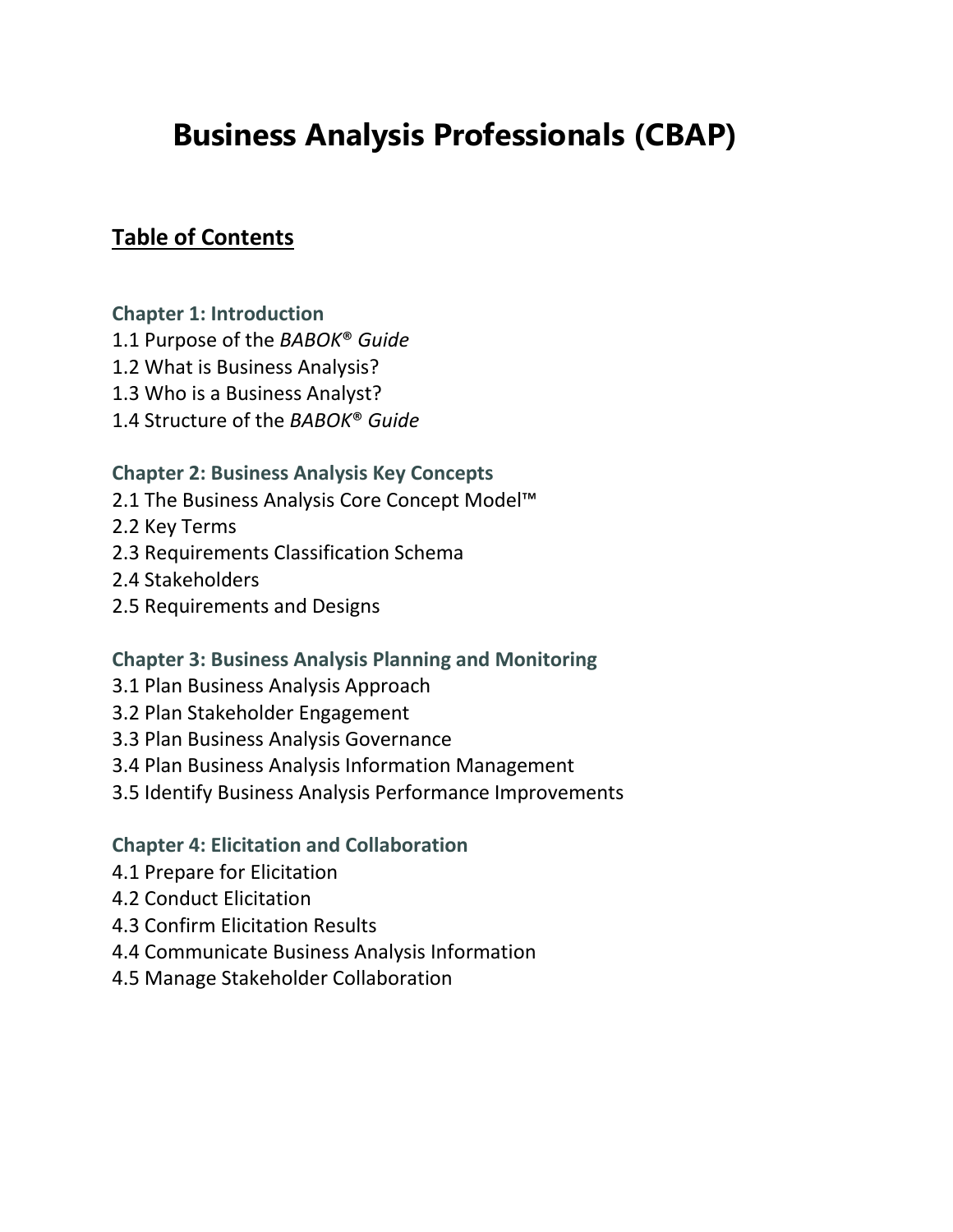#### **Chapter 5: Requirements Life Cycle Management**

- 5.1 Trace Requirements
- 5.2 Maintain Requirements
- 5.3 Prioritize Requirements
- 5.4 Assess Requirements Changes
- 5.5 Approve Requirements

## **Chapter 6: Strategy Analysis**

- 6.1 Analyze Current State
- 6.2 Define Future State
- 6.3 Assess Risks
- 6.4 Define Change Strategy

# **Chapter 7: Requirements Analysis and Design Definition**

- 7.1 Specify and Model Requirements
- 7.2 Verify Requirements
- 7.3 Validate Requirements
- 7.4 Define Requirements Architecture
- 7.5 Define Design Options
- 7.6 Analyze Potential Value and Recommend Solution

# **Chapter 8: Solution Evaluation**

- 8.1 Measure Solution Performance
- 8.2 Analyze Performance Measures
- 8.3 Assess Solution Limitations
- 8.4 Assess Enterprise Limitations
- 8.5 Recommend Actions to Increase Solution Value

# **Chapter 9: Underlying Competencies**

- 9.1 Analytical Thinking and Problem Solving
- 9.2 Behavioural Characteristics
- 9.3 Business Knowledge
- 9.4 Communication Skills
- 9.5 Interaction Skills
- 9.6 Tools and Technology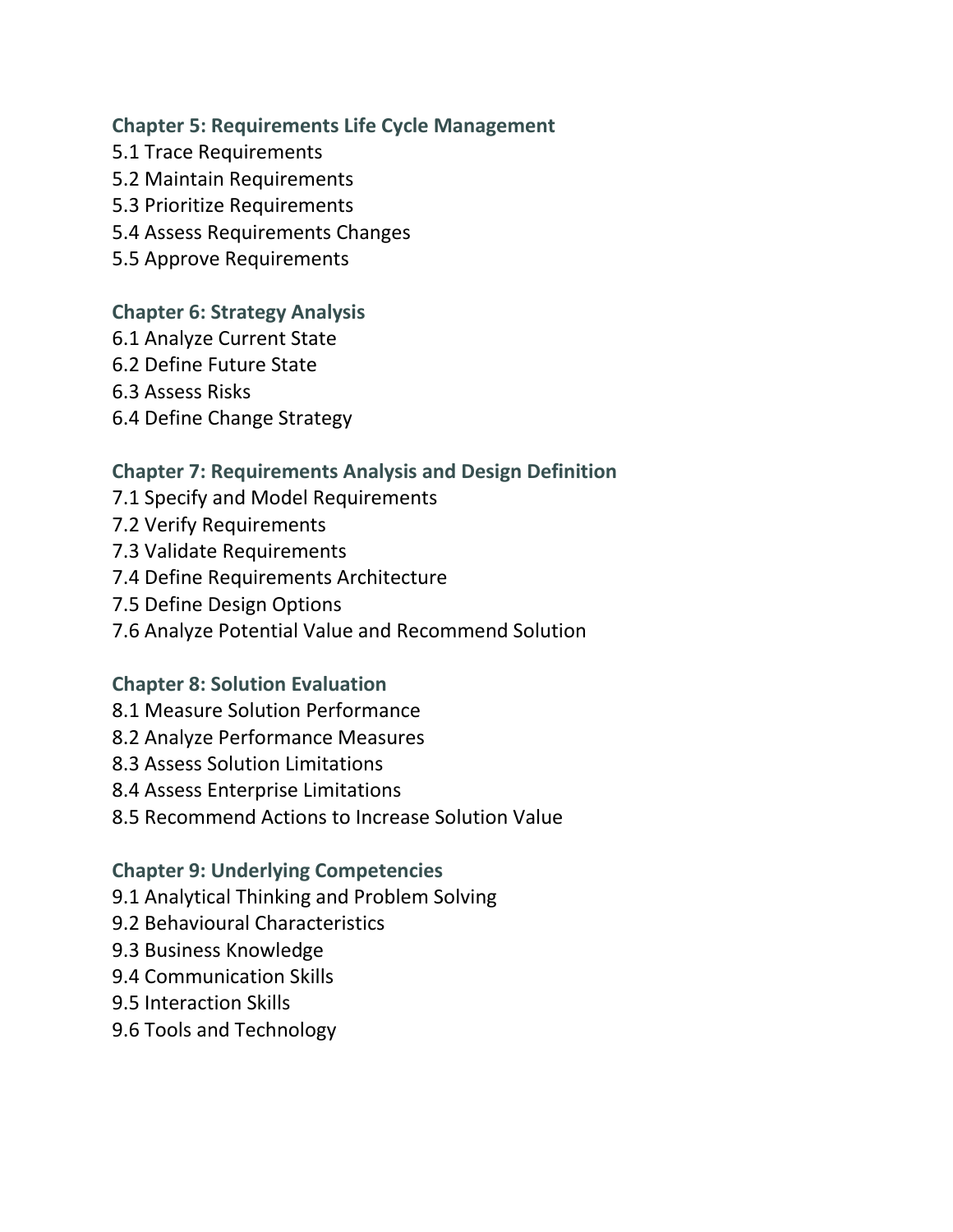**Chapter 10: Techniques** 10.1 Acceptance and Evaluation Criteria

- 10.2 Backlog Management
- 10.3 Balanced Scorecard
- 10.4 Benchmarking and Market Analysis
- 10.5 Brainstorming
- 10.6 Business Capability Analysis
- 10.7 Business Cases
- 10.8 Business Model Canvas
- 10.9 Business Rules Analysis
- 10.10 Collaborative Games
- 10.11 Concept Modelling
- 10.12 Data Dictionary
- 10.13 Data Flow Diagrams
- 10.14 Data Mining
- 10.15 Data Modelling
- 10.16 Decision Analysis
- 10.17 Decision Modelling
- 10.18 Document Analysis
- 10.19 Estimation
- 10.20 Financial Analysis
- 10.21 Focus Groups
- 10.22 Functional Decomposition
- 10.23 Glossary
- 10.24 Interface Analysis
- 10.25 Interviews
- 10.26 Item Tracking
- 10.27 Lessons Learned
- 10.28 Metrics and Key Performance Indicators (KPIs)
- 10.29 Mind Mapping
- 10.30 Non-Functional Requirements Analysis
- 10.31 Observation
- 10.32 Organizational Modelling
- 10.33 Prioritization
- 10.34 Process Analysis
- 10.35 Process Modelling
- 10.36 Prototyping